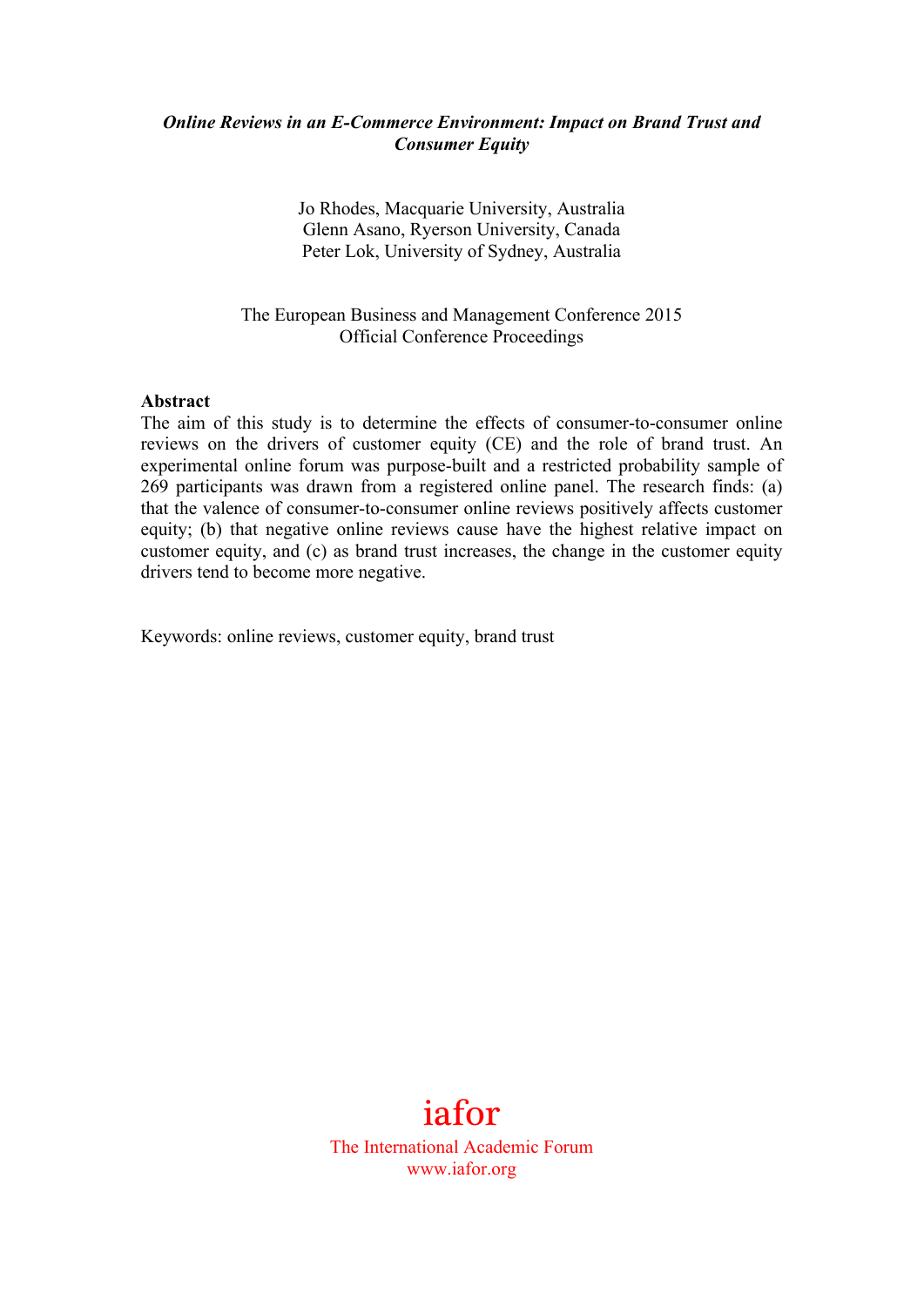#### **Introduction**

The rapid adoption and wide-scale use of Internet-based information is transforming markets around the globe. Internet technologies enable consumers to share their opinions and experiences of using goods and services with a large number of other consumers and potential consumers. When they do this online, they are engaging in a form of 'electronic' word of mouth communication referred to as eWOM (Hennig-Thurau et al. 2004). Online reviews (ORs) – the most frequently used form of eWOM communication (Schindler and Bickart 2005) – influence the consumer decisionmaking process.

Consumers and potential consumers access online reviews to reduce transactional risk, as well as doubts about firms and their offerings, prior to initiating a consumer relationship (Hennig-Thurau and Walsh 2003; Lee and Ma 2012). Consumers now gather and share product and service information amongst themselves is a dramatic change from previous decades. As a consequence of the rising use of eWOM, firms are no longer the sole source of communication about themselves, and are thus at risk of losing control of the messages that consumers and potential consumers receive about their products, services and brands.

That firms now operate in an overall climate of general mistrust by consumers of business and its products exacerbates their difficulties with image control (Lantieri and Chiagouris 2009). According to the 2013 Edelman Trust Barometer, based on a sample of 26 000 respondents representing the global general population, the public's overall 'trust in business' was measured at 58 per cent, which means 42 per cent were rated as 'not a truster' (Edelman 2013). This statistic is highly relevant to this study, since consumer banking relationships were the backdrop for this research, and financial services were the least trusted industry globally, with 54 per cent of respondents rating them as not trustworthy.

In response to the crisis in trust and loss of control, some firms have attempted to harness this new communication channel with varying and unreliable results. These responses run the gamut from overwhelming consumers and creating scepticism (Sher and Lee 2009), to outright deception and documented fraud through intentional manipulation of online reviews (Hu et al. 2012; Dellarocas 2006). Hennig-Thurau (2010) concluded that the enormous rise in new media is highly disruptive to the management of relationships with consumers.

The rationale for this study is based on the argument that by adopting the customer equity (CE) perspective when examining the influence of ORs, a firm can improve its marketing productivity over the long-term. This is because, when the influence of ORs is studied for its relative impact on the three drivers of CE, management acquires new insight on the effects that ORs have on the value of its 'customer asset' and thus shareholder value (Luo 2009; Tirunillai and Tellis 2012). Many previous studies of OR focus on short-term measures and outcomes such as purchase intent (Cheung and Thadani 2012). This study is different to existing literature because its contribution focuses on the consequential effects that positive and negative ORs have on factors associated with CE, a relatively long-term measure of firm performance.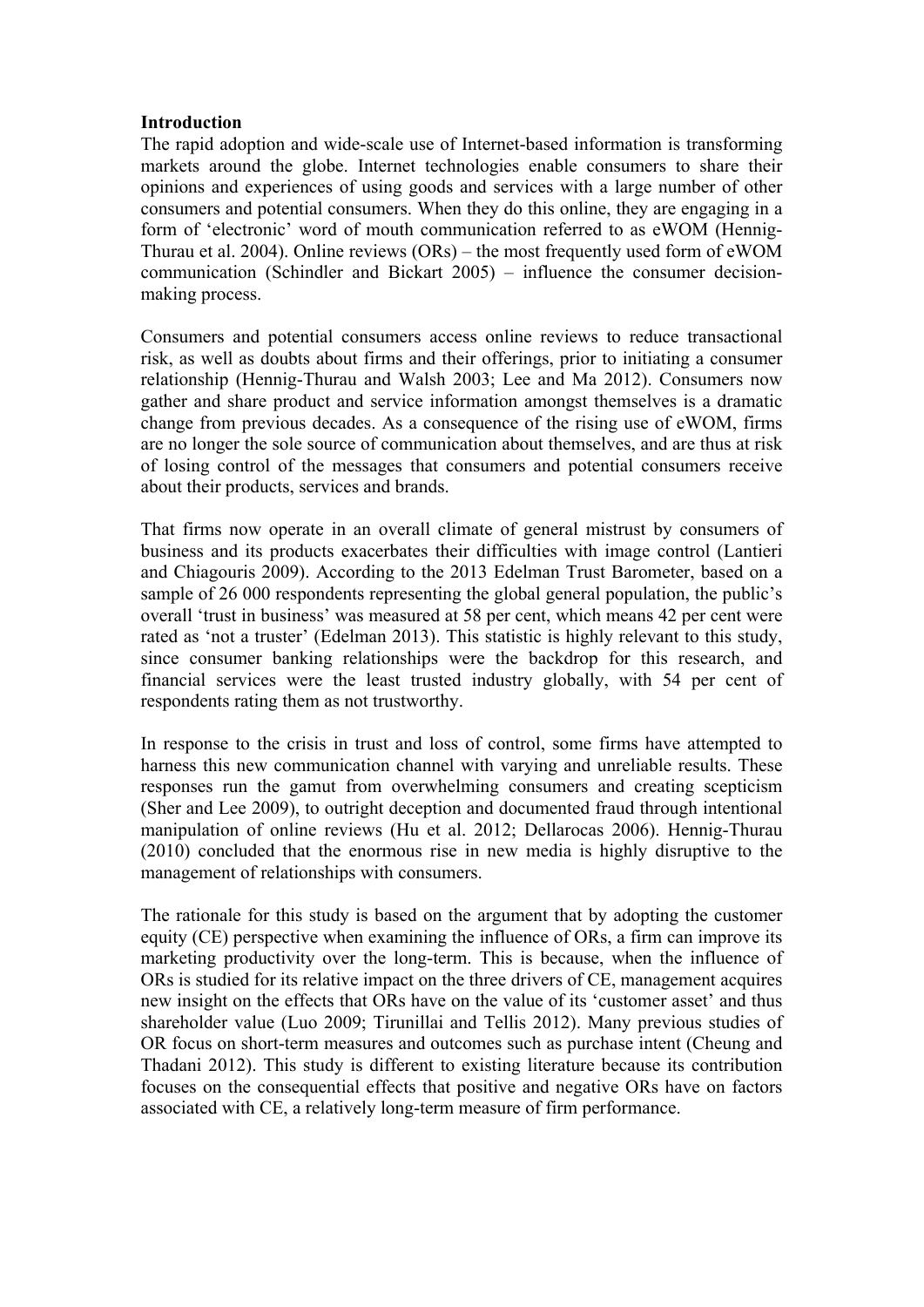#### **Research questions**

There is an urgent need for management to better understand the impact that ORs have on its consumer relationships and the role of BT, so that they can provide a strategically informed, evidence-based response to the phenomenon. To address this research problem, four specific research questions were posed. First, what is the effect of the valence of ORs on the three observable drivers of CE (value equity, brand equity and relationship equity)? Second, what is the relative impact of the valence of ORs on the three observable drivers of CE? Third, what is the effect of BT on the three observable drivers of CE? And fourth, what is the effect of the valence of ORs on BT?

#### **Conceptual framework**

The conceptual framework underpinning this study is shown below (Figure 1). It depicts a composite latent variable model that identifies the constructs and describes the proposed relationships between the independent variable (ORs), the mediating variable (BT) and the dependent variable (CE).



In the context of implementing the online experiment, an additional dependent variable typically referred to as the criterion variable is used. This variable measures the difference between the pre-experimental treatment scores and the postexperimental treatment scores for the three customer equity drivers (CEDs) and are referred to as 'change scores'.

#### *Customer equity (CE)*

Customer equity is a theoretical framework that represents a combination of the value of a firm's current customer assets and the value of the firm's potential customer assets. It is an aggregate measure of consumer profitability, and is defined by Rust et al. (2004) as the total of the discounted customer lifetime value (CLV) summed over all of the firm's current and potential consumers. The three CEDs that comprise CE and are: (1) value equity drivers (VEDs) which are an objective measure of a consumer's overall assessment of the utility of a product or service based on perceptions of what is received and what is given (Zeithaml 1988), (2) brand equity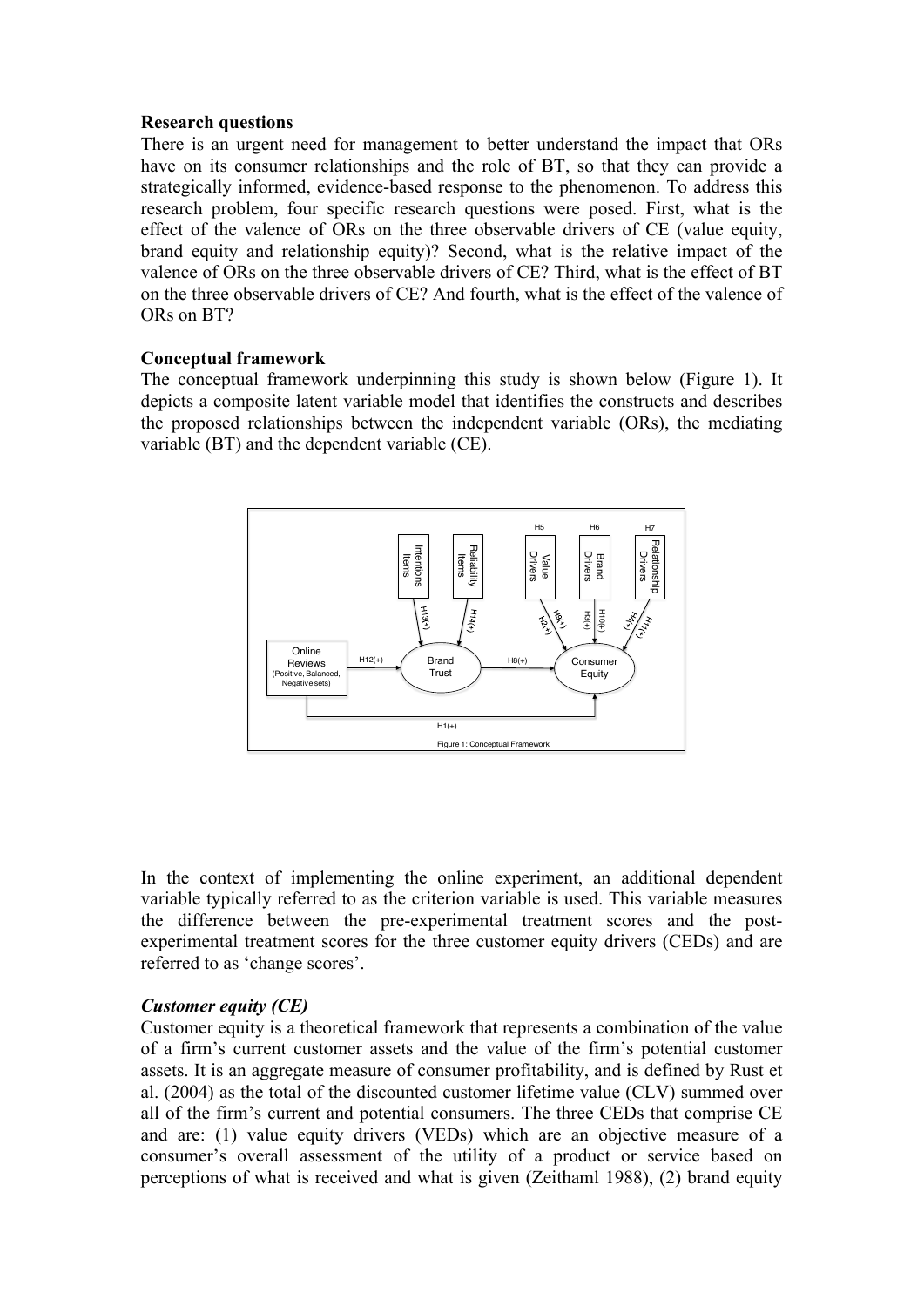drivers (BEDs) which reflect the customer's subjective and intangible assessment of a firm's brand, above and beyond its objectively perceived value, and (3) relationship equity drivers (REDs) which reflect the tendency of the customer to stick with the brand, above and beyond the customer's objective and subjective assessments (Lemon, Rust, and Zeithaml 2001). The measurement items for the CE construct are adapted from the survey items used by Rust et al. (2004) to measure the CEDs.

## *Brand trust*

Brand trust (BT) is the willingness of the average consumer to rely on the ability of the brand to perform its stated function (Chaudhuri and Holbrook 2001). The measurement items for BT were based on a two-dimension measurement model (reliability items and intentions items) developed and validated by Delgado-Ballester et al. (2003; 2004). Each of the two dimensions has four items.

#### *Online reviews*

Online reviews are peer-generated product evaluations posted on marketer or third party websites (Mudambi and Schuff 2010) and are an increasingly popular and important new information channel (Chen and Xie 2008). These consumer opinions can potentially be seen by millions, are available for long periods of time, and may be encountered by purchasers at precisely the time they are searching electronically for information about a firm and its products or services (Ward and Ostrom 2002). A study by Schindler and Bickart (2005) confirms that the influence of ORs is broadly spread across the entire consumer decision-making process.

#### . **Hypotheses**

# *Online reviews and customer equity*

Notable in the literature are the varying effects that the valence of ORs have on consumer decision-making (e.g. Kim & Gupta, (2012) Ludwig et al., (2013) Zhang et al., (2010)). Drawing upon attribution theory, (Kelley 1973) provides evidence of the influence of message valence on consumer decision-making. Kelley notes that the consensus principle in an attribution has been shown to afford a basis for confidence in one's judgment. In other words, support from other individuals tends to increase adherence to one's opinions, and disagreement with others tends to reduce certainty and increase the likelihood of change.

Thus, subject to the perception of a participant and their prior beliefs, exposure to negative or positive stimuli from others can influence a participant's behaviours, attitudes and judgments. Mizerski and Green (1978) conclude that in the process of attributing the causes for events (e.g. product experience, WOM information or advertising), beliefs about the stimulus product are formed, which may then prompt the development of affect. Furthermore, Mizerski (1982) reported evidence that subjects receiving unfavourable information led to stronger affect and stronger beliefs in subjects' post-test measures.

Online reviews can contain persuasive message content that can be perceived by the 'receiver' as objective, subjective, affective or any combination of the three. That is, the message can appeal to the value equity facet of CE, the brand equity facet of CE, or the relationship equity facet of CE. Alternatively, it can be a combination of each or an appropriation of all the drivers together in one single message (as determined by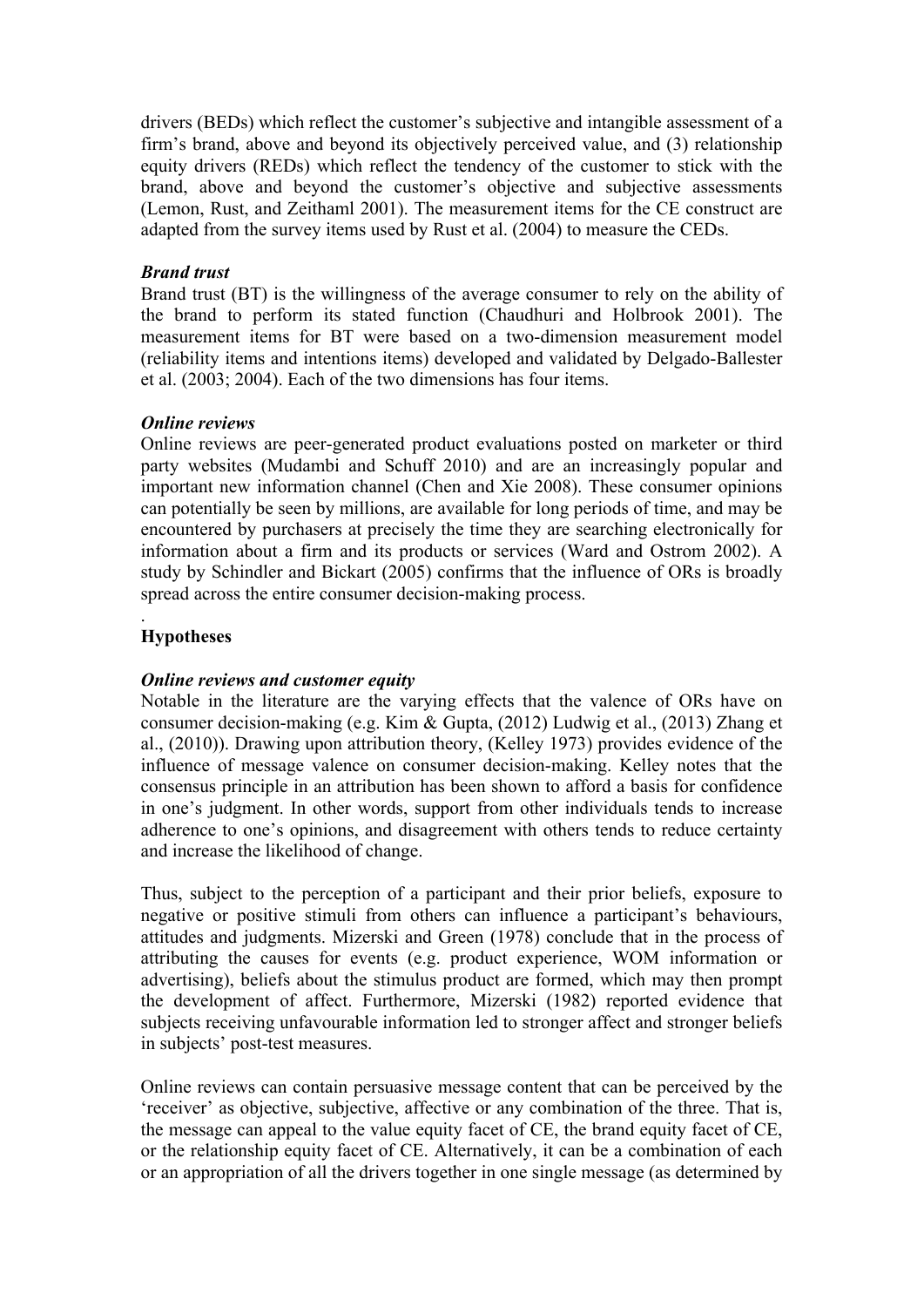the content in each message). The resulting effects on CE – be they persuasive or pointless – currently go unmeasured and are relatively unknown. Hence, H1 to H4 were used to address the first research question.

- H1. There is a positive relationship between the valence of ORs and CE.
- H2. There is a positive relationship between the valence of ORs and the VEDs of CE.
- H3. There is a positive relationship between the valence of ORs and the BEDs of CE.
- H4. There is a positive relationship between the valence of ORs and the REDs of CE.

#### *Relative impact of the three drivers of customer equity*

Determining the varying effects of the valence of ORs on the CEDs (H1–H4) is a valuable but merely initial contribution. By using the findings from the first research question, it is then possible to determine the relative impact of each of the CEDs. The value of doing so is that the posited varying effects can be analysed to determine how marketers can strategically allocate limited tactical resources amongst the three CEDs so as to maximise the return on equity from the firm's 'consumer asset'. This view is supported in the findings of Kumar and Shah (2009) and Kumar and George (2007), who conclude that, in the disaggregate-level approach, customer lifetime value (CLV) is maximised by implementing consumer-level strategies such as optimal resource allocation.

Lemon et al. (2001) note that in order to adopt the CE approach, a firm will need to assess which of the three CEDs is most important to their specific business situation and suggest that VEDs are the keystone of the consumer's relationship with the firm. If the firm's products and services do not meet the consumer's needs and expectations, even the best brand strategy and the strongest retention and relationship marketing strategies will be insufficient. Likewise, Vogel et al. (2008) reported the results of their study which also found that VEDs were the most important drivers in establishing future sales with BEDs being second. It is of critical importance to determine which of the CEDs have the largest impact on CE, as posed in the second research question. Based on the previous discussion, it is reasonable to expect that the VEDs should have the highest impact on overall CE, while the BEDs should have the second highest impact on CE. Hence, H5–H7 were used to address the second research question.

- H5. VEDs have the highest impact on CE.
- H6. BEDs have the second highest impact on CE.
- H7. REDs have the third highest impact on CE.

#### *Brand trust and customer equity*

Trust is a principle aspect of any relationship; the level of its existence is a testament to a relationship's strength. In their study, Delgado-Ballester and Munuera-Alemán (2001) demonstrated the central role of BT in affecting consumers' commitment. An increase in consumer commitment would contribute to the creation of that 'stickiness' of the consumer to the firm that is paramount for relationship equity. This is consistent with the commitment-trust theory of relationship marketing (Morgan and Hunt 1994) that identifies trust as a key mediating variable in the desire to develop a stronger consumer-firm relationship over the long term, thereby influencing CE. In this research study, the effects of BT on CE will be tested at both the disaggregated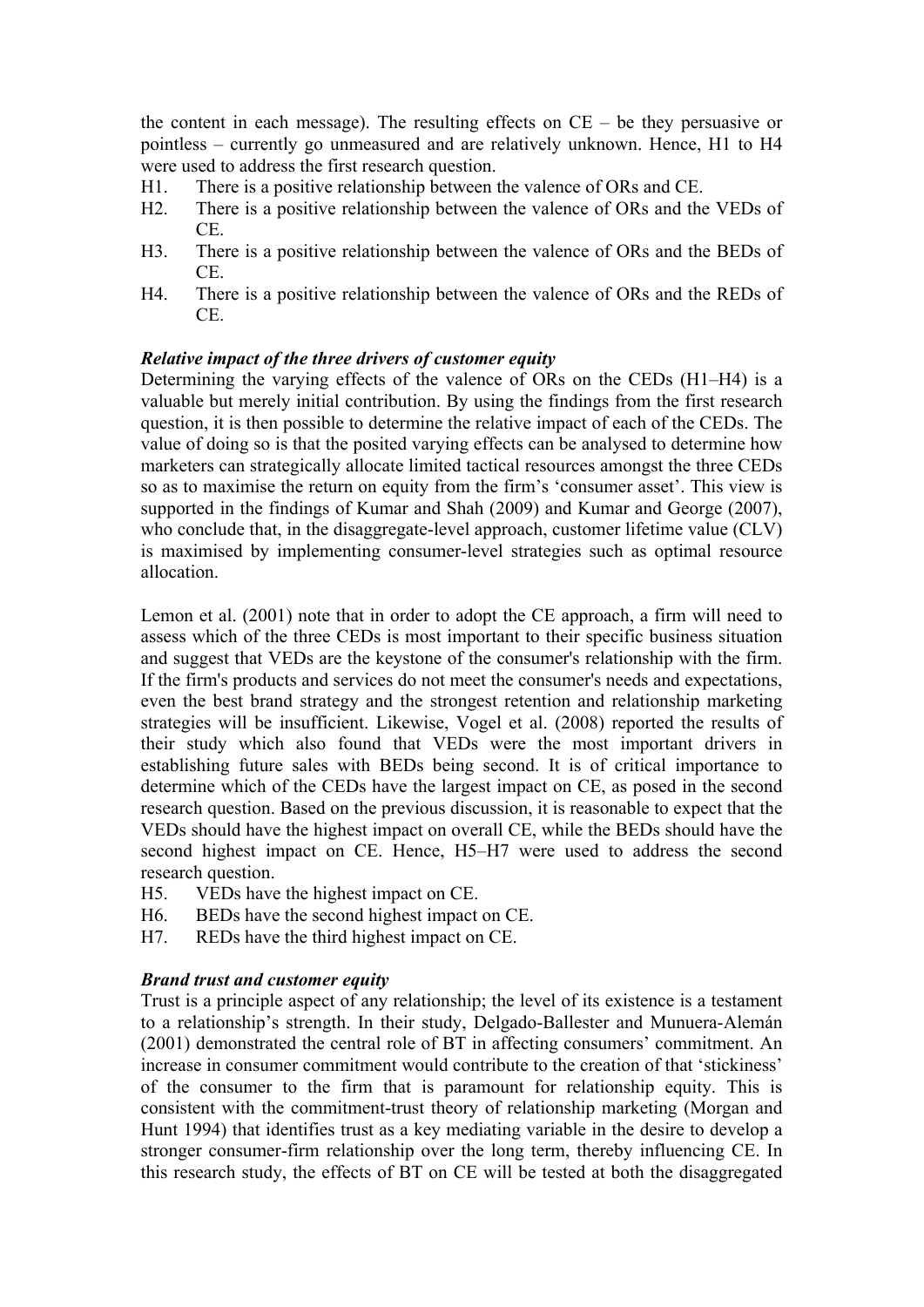level (i.e. each of the three individual CEDs) and at the aggregate level (i.e. CE). Hence, H8–H11 were used to address the third research question.

- H8: There is a positive relationship between BT and CE.
- H9: There is a positive relationship between BT VEDs of CE.
- H10: There is a positive relationship between BT and the BEDs of CE.
- H11: There is a positive relationship between BT and the REDs of CE.

### *Online reviews and brand trust*

One of the motives for using ORs is risk reduction during the decision-making process (Burton and Khammash 2010). It is the possibility of reducing risk for consumers where trust becomes vitally important, specifically in many relational exchange situations to reduce the risk of a service outcome (Kantsperger and Kunz 2010). Cheng et al. (2013) found that the effect of online consumer review valence, as mediated by the BT reliability dimension, explained 82 per cent of the variance in the willingness to buy. These examples provide evidence of a possibility that a causal relationship exists between the variables. As yet, there is no convergence in the literature of a single agreed upon explanation. The expectations of a possible mediating effect, as well as varying degrees of influence, based on valence and prior levels of BT are anticipated. Hence, H12–H14 were used to address the fourth research question.

- H12. There is a positive relationship between the valence of ORs and BT.
- H13. There is a positive relationship between ORs and the intentions items of BT.

H14. There is a positive relationship between ORs and the reliability items of BT.

#### **Methodology**

This study adopts a quantitative approach using a two (brand trust: low/high), by two (customer equity: low/high), by three (online reviews treatment sets: positive/balanced/ negative) factorial between-participants quasi-experimental design (Table 1).



#### **Table 1: The 2x2 and 2x3 approach:**

This method has been used in previous studies (Berger, Sorensen & Rasmussen, 2010). A financial services scenario was selected because evidence shows that CE has a high relative importance for the financial services industry (Bick 2009). The population of interest for this study was defined as: (a) US residents over the age of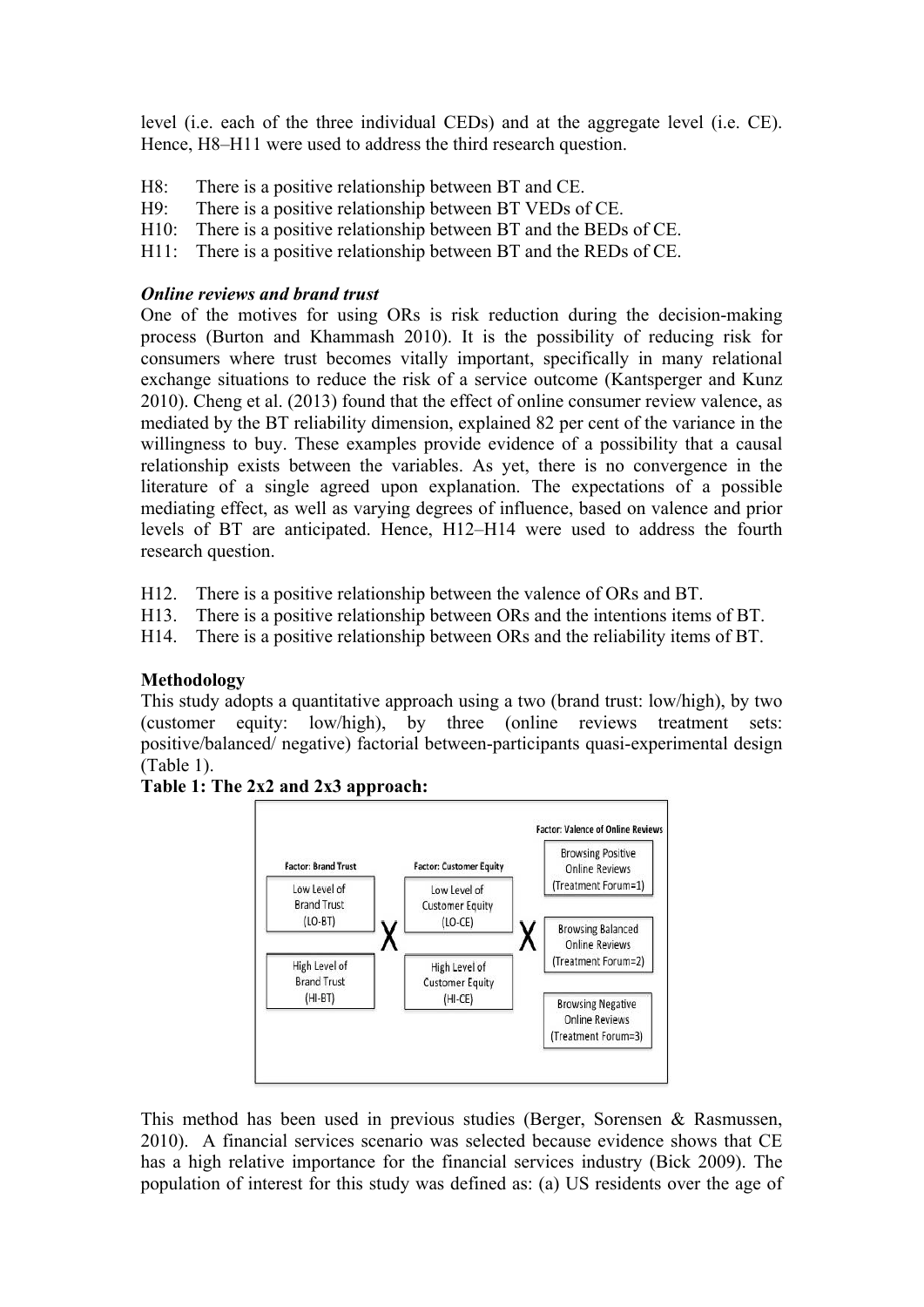18 years; (b) who are consumers of a chartered bank operating in the US; (c) who are 'aware' or 'very aware' of online review websites; and (d) have visited online review websites in the past. The sampling frame was the pre-recruited US online panels managed by a commercial global sampling solutions provider (www.surveysampling.com).

Adopting a restricted probability sampling design using the stratified random sampling technique, potential participants were randomly selected from the sampling frame and invited via e-mail to review the participant information; should they then wish to proceed, they were asked to provide informed consent. Potential participants were then shown instructions depicting the overall experimental process and were asked to complete the pre-treatment survey items. Based on those responses, four matched groups (BT: low/high, and CE: low/high) were created, and selected participants were randomly assigned to one of three treatment conditions using a trickle process of randomisation, while others who did not meet the criteria for inclusion to a sampling group exited the experimental system. Participants assigned to a treatment group were then introduced to the experimental task.

## *The experimental task*

The experimental task was operationalised using a free simulation, in which participants were asked to imagine they were browsing online reviews at www.bankreviewsonline.com, an online user discussion forum that was purpose-built to conduct experimental research for this study. Upon completion of the experimental task, participants were instructed to proceed to the next step of the experiment where they were asked to complete the post-treatment survey items. The post-treatment survey items included a manipulation check. Following this, the same questions about the VEDs, BEDs and REDs were repeated. This data provided the ability to calculate the relative impact (i.e. direction of change, amount of change) that the experience of reading the ORs had on each participant's attitudes towards the three CEDs.

# *The experimental treatments (stimuli)*

The experimental stimulus was drawn from real C2C-generated online reviews. The popular online review website www.yelp.com was studied, and a dataset of relevant online bank reviews (3178 records) was created and examined offline. After performing several data reduction techniques, a suitable subset was identified and presented in an online assessment format to a focus group of 21 marketing and business professionals. The final experimental treatment sets (stimuli) were created as a result of this process. A summary of the mean scores based on the results from the focus group test is shown below (Table 2).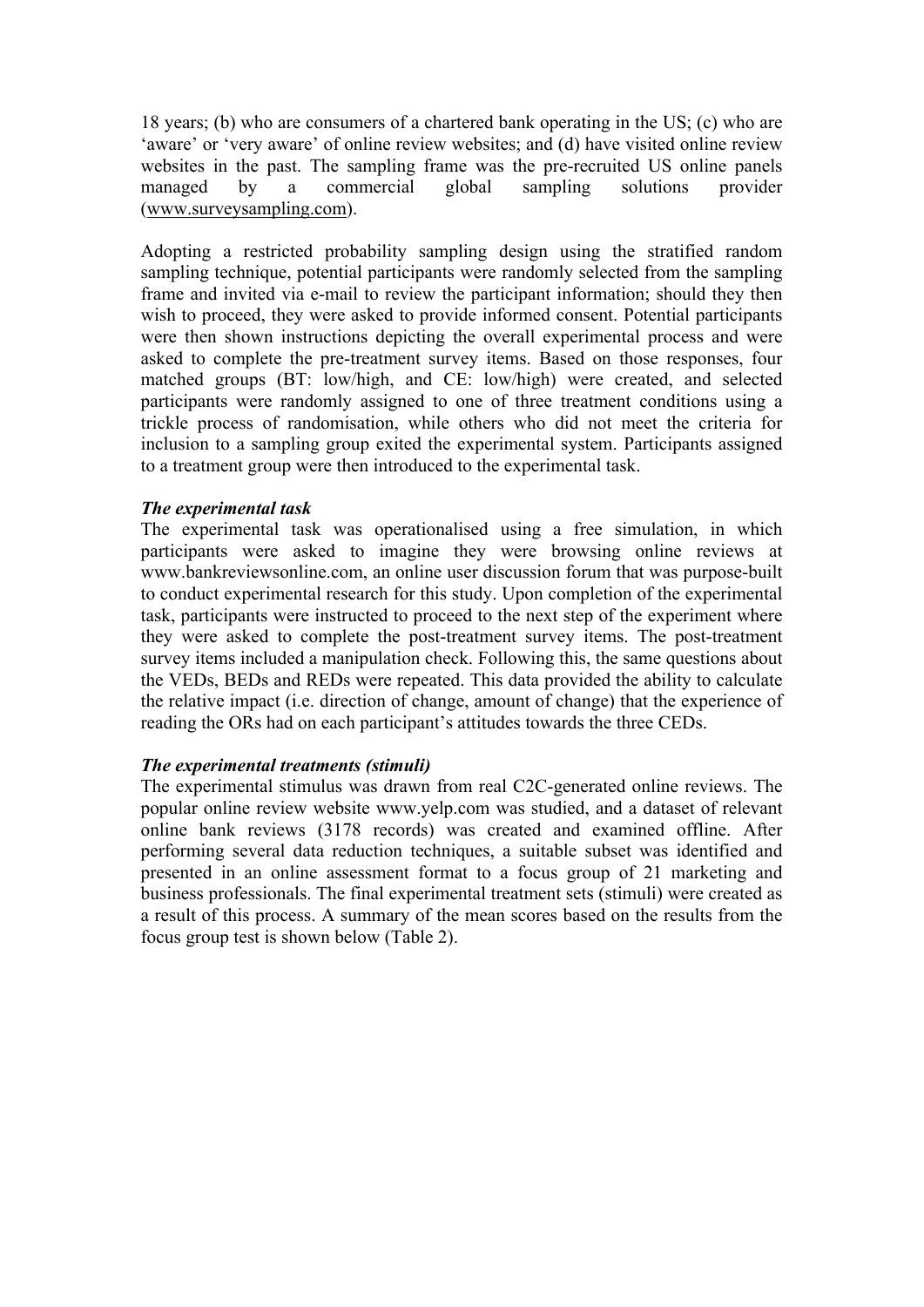| Treatment       | Valence | Value | <b>Brand</b> | Relationship | VBR<br>Score |
|-----------------|---------|-------|--------------|--------------|--------------|
| Positive        | 1 37    | 1.69  | 1.77         | 1.69         | 5.15         |
| <b>Balanced</b> | 2.44    | 2.36  | 2.73         | 2.34         | 7.43         |
| Negative        | 4.54    | 3.31  | 3.52         | 3.36         | 10.19        |

**Table 2: Summary of average mean scores resulting from the focus group pre-test**

Notes: A valence score of  $1 = \text{very positive}$  and  $5 = \text{very negative}$ 

A value, brand or relationship score of  $1 = \text{very strong and } 5 = \text{not evident}$ VBR Score = the sum of mean scores for value, brand and relationship drivers of CE

The number of online reviews contained in each of the three treatment sets was eight. The average word count for the ORs within each treatment set was 106 words for the positive, 92 words for the negative, 106 words for the balanced treatment sets.

#### **Results**

Data for 269 participants was gathered using an online survey. The response rate for participant recruitment was 2.34%. Age, gender and region of participants, when compared to the census data for the U.S. population, were closely aligned (U.S. Census Bureau 2012). All eight variables used in the analyses were subjected to a preliminary data screening process including outliers, univariate normality and Mahalanobis distances. In summary, no participants had to be removed as a result of the data screening process.

#### *Reliability and validity*

To measure the reliability, Cronbach's alpha was calculated on the eight variables. The tests showed that all variables reported good reliability, ranging from 0.86 to 0.95 after removal of three items discussed below.

As a test of the construct's validity the path estimates linking the construct to its indicator variables in the initial model we're examined (Figure 2). The 'rule of thumb' for the standardised path estimates is that they should be 'at least 0.5 but ideally 0.7 or higher' (Hair et al. 2010). The path estimate from change in CE to change in VEDs was 0.71; from change in CE to change in BEDs was 0.90; from change in CE to change in REDs was 0.65, from change in Intentions items to change in BT was 0.90, and from change in Reliability items to change in BT was 1.03. Therefore, all estimates for the assessment exceeded the minimum threshold.

As a further test of the construct's validity the size of the factor loadings for each measurement item was examined. Hair et al. (2010) explain that high loadings on a factor would indicate they converge on a common point (i.e., the latent construct). The 'rule of thumb' for convergent validity should be at least 0.5 but ideally 0.7 or higher. Although all factor loadings were within the minimum acceptable range, three items (CEB\_1, CEB\_2 and CER\_2) were below the ideal threshold of 0.7, therefore they were removed from the dataset prior to proceeding with the data analyses.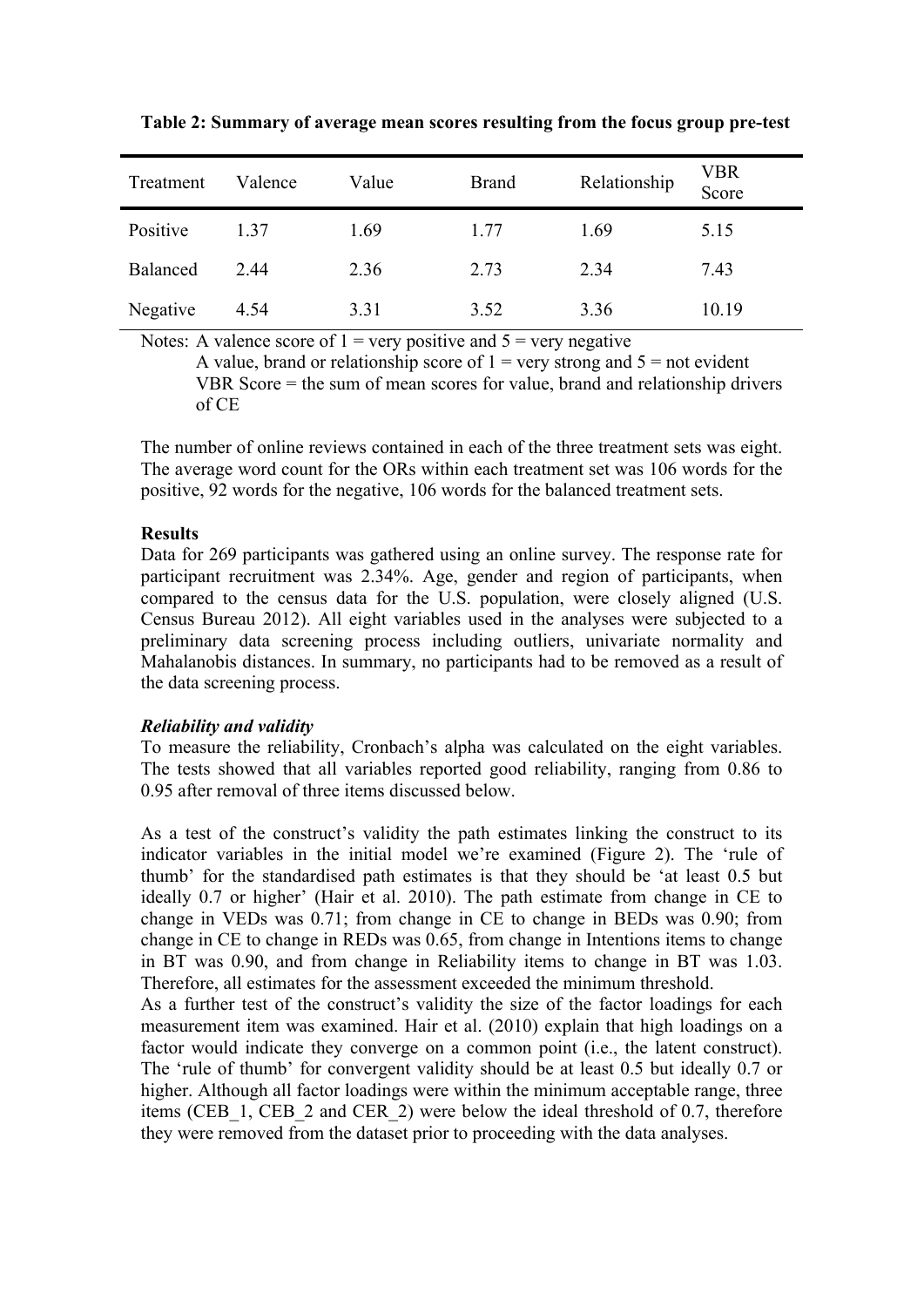#### *Structural equation modelling*

The initial model was run through Mplus to determine fit. The variable OR was dummy coded into positive and negative treatment sets, with the reference variable being the balanced treatment set. As a result, there are no standardised weights reported for the balanced treatment set; this is noted with the  $\diamond$  symbol (Figure 2). The results showed the initial model had a good fit ( $\gamma$ 2 [10] = 16.53, p = 085, RMSEA =  $.05$ , CFI =  $.99$ , TLI =  $.99$ , SRMR =  $.03$ ).



#### *Hypotheses testing*

Hypotheses 1 to H4 addressed the question: What is the effect of the valence of ORs on the three drivers (value, brand and relationship equity) of CE? Using the initial SEM model, negative ORs cause the VEDs, BEDs and REDs to go down, thereby negatively affecting CE. Positive ORs cause the BEDs to go up, thereby positively affecting CE; thus H1 was accepted, and H2, H3 and H4 were partially accepted.

Hypotheses 5 to H7 addressed the question: What is the relative impact of the valence of ORs on the three drivers (value, brand and relationship equity) of CE? An examination of the standardised regression weights from H2, H3 and H4 reveals that the negative treatment set had a significantly larger change on VEDs  $(-0.22**)$ compared to the balanced treatment set (reference variable). The positive treatment set had a significantly larger change in BEDs (0.16\*) compared to the balanced treatment set (reference variable). Between BEDs and REDs, the negative treatment set had an equally strong relationship with both the change in REDs (-0.15\*) and the change in BEDs (-0.15\*) compared to the balanced treatment set (reference variable). Overall, H5, H6 and H7 were accepted.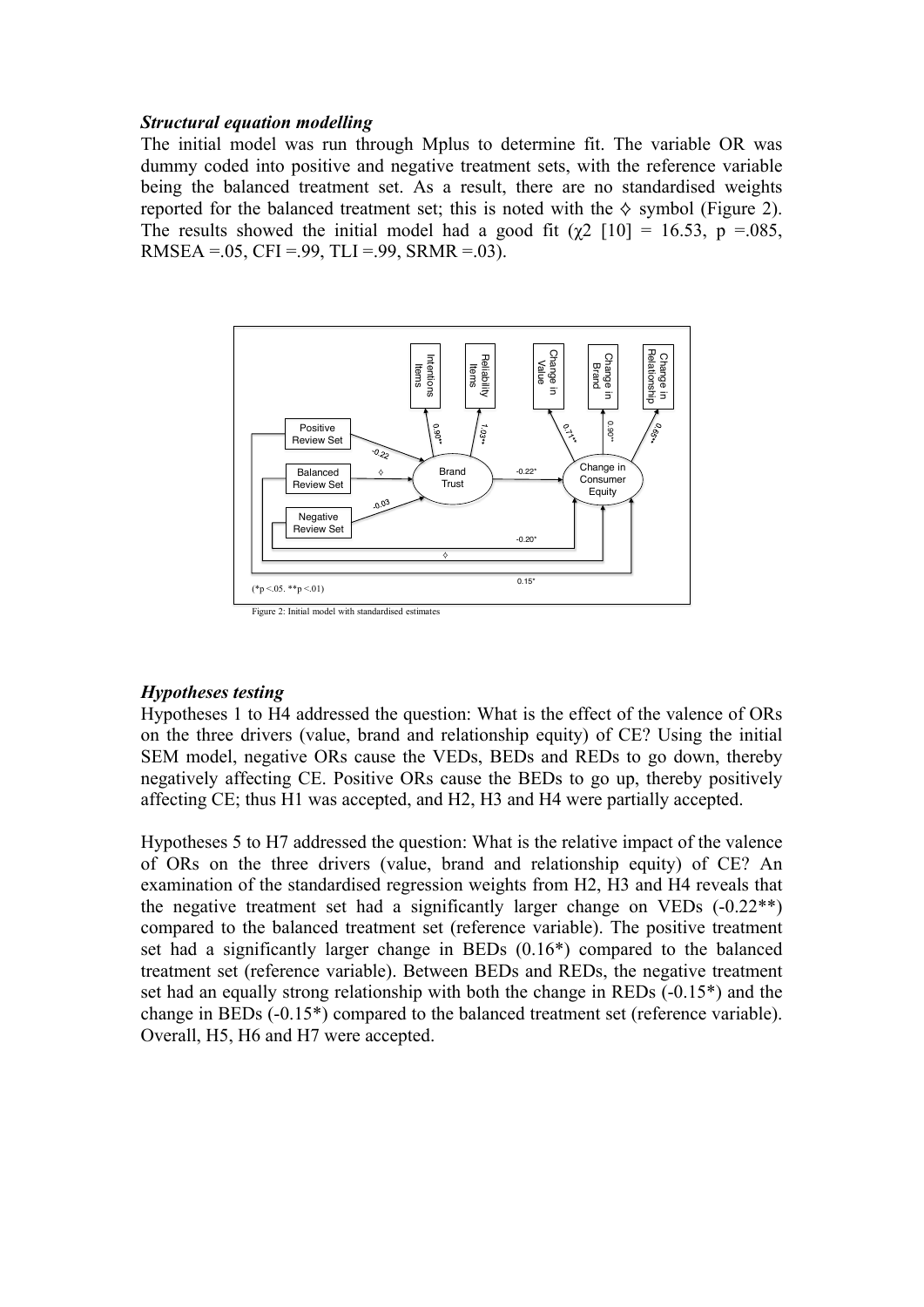Hypotheses 8 to H11 addressed the question: What is the effect of BT on the three drivers (value, brand and relationship equity) of CE? Using the initial SEM model, the path from BT to the change in CE was examined. The path was significant (standardised estimate =  $-0.22$ , p = 0.002), suggesting that as BT increases, the change in CE decreases. Hence, BT has a significant negative relationship with CE; thus H8, H9, H10 and H11 were rejected.

Hypotheses 12 to H14 addressed the question: What is the effect of the valence of ORs on BT? Using the initial SEM model, the paths from positive treatment set and negative treatment set to BT was examined. Neither weight estimates for those paths were significant, suggesting that there is no relationship between ORs and BT. Hence H12, H13 and H14 were rejected.

A summary of model fit by hypotheses is presented in Table 3.

| model                           | X2    | p    | <b>CFI</b> | TLI | <b>RMSEA</b> |
|---------------------------------|-------|------|------------|-----|--------------|
| H1, H8, H12                     | 16.53 | .085 | .99        | .99 | .05          |
| H <sub>2</sub> , H <sub>9</sub> | 6.16  | .046 | .99        | .97 | .09          |
| H3, H10                         | 3.82  | .148 | 1.00       | .99 | .06          |
| H4, H11                         | 5.96  | .051 | .99        | .97 | .09          |
| H <sub>5</sub>                  | n/a   | n/a  | n/a        | n/a | n/a          |
| H <sub>6</sub>                  | n/a   | n/a  | n/a        | n/a | n/a          |
| H7                              | n/a   | n/a  | n/a        | n/a | n/a          |
| H13                             | 10.70 | .098 | .99        | .97 | .05          |
| H14                             | 8.39  |      | .99        | .98 | .04          |

## **Table 3: Summary of model fit by hypotheses:**

# **Discussion**

Addressing the first research question, this study confirms that there is a positive relationship between the valence of ORs and CE. There are several examples in the WOM and eWOM literature that draw upon attribution theory to explain their findings. Attribution theory is a theory about how people make causal explanations, and about how they answer questions beginning with 'Why…?' It deals with the information used to make causal inferences and how this information answers causal questions (Kelley 1973). In other words, the first task of an individual would be to make a causal judgment of an observed effect (i.e. action or outcome) by seeking to identify the most reasonable cause(s) attributed to that effect. The second task is for the individual to form inferences about the attribution based on their perception of either an internal or external cause, to which they have responded (Langdridge 2007). These inferences are called 'causal attributions'.

Kelley and Michela (1980) present a general model of the attribution field, suggesting there are three antecedents (information, beliefs, motivation) and three consequences (behaviour, affect, expectancy). Through the course of conducting this online experiment, participants were exposed to experimental treatment sets (stimuli), where the valence of the ORs was manipulated (positive, balanced or negative). It is suggested that this exposure to the stimulus ('information') was the antecedent that triggered the attribution process within participants. The attribution process is where participants search for an effect's cause. They then form beliefs and make judgments based on that decision, which may result in a cognitive outcome, such as an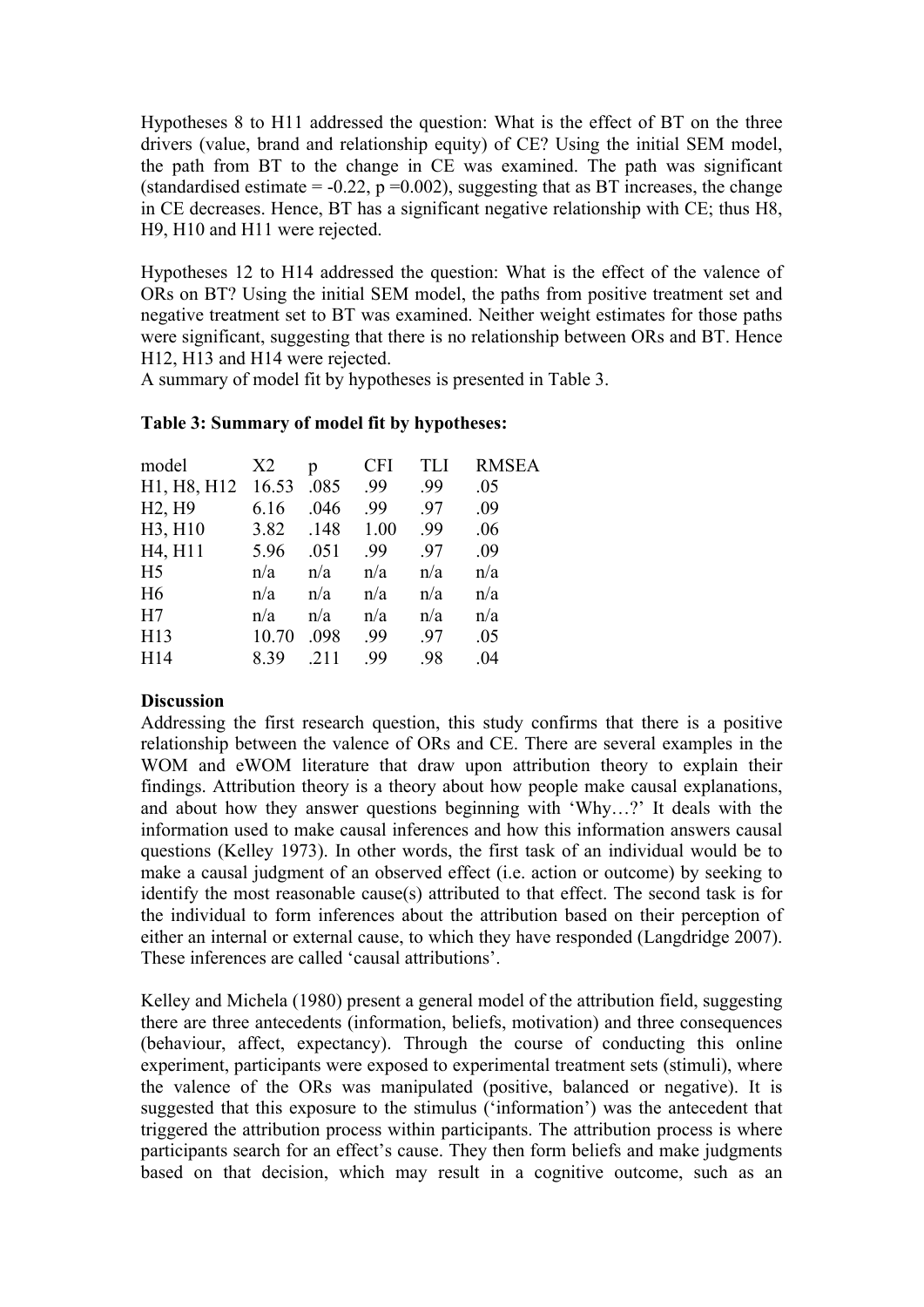attitudinal shift or overt behaviour, once the process has been integrated (Mizerski, Golden, and Kernan 1979).

| Source      | of | Patterns of Information |                             |      |  |  |
|-------------|----|-------------------------|-----------------------------|------|--|--|
| Attribution |    | Consensus               | Distinctiveness Consistency |      |  |  |
| Stimulus    |    | High                    | High                        | High |  |  |
| Person      |    | Low                     | Low                         | High |  |  |
| Situation   |    | Low                     | High                        | Low  |  |  |

| Table 4: Information patterns for the three attributions |  |  |  |  |  |  |
|----------------------------------------------------------|--|--|--|--|--|--|
|----------------------------------------------------------|--|--|--|--|--|--|

Adapted from: Orvis, Cunningham and Kelley (1975, p. 607, Table 1)

The model for patterns of information (Table 4) clarifies that not all combinations of information permit such simple predictions. Using the 'logical properties' in the table, the authors explain that 'only one level of each kind of information can be related to only one of the three patterns, whereas the other levels can be related to the other two patterns'. As an example, 'high consensus fits only the high-high-high (HHH) pattern, whereas low consensus fits both the low-low-high (LLH) and the low-highlow (LHL) patterns' (Orvis, Cunningham, and Kelley 1975). In the present study, the experimental treatments were based on repeatedly positive (or negative or balanced) valence ORs which would suggest a level of high consensus. Using the model under a condition of high consensus, it can be reasoned that the causal attribution was a result of the stimulus (i.e. the ORs of banks in each treatment set).

Focusing the discussion on the second research question, high motivation and pragmatic concerns cause people to process relevant information more thoroughly. This is supported by Baumeister et al. (2001), who found that people cannot afford to process all information to an equally full extent, and that bad news is generally stronger than good. Hence, information pertaining to negative events should receive more thorough processing than information about positive events. This was reflected in people paying more attention to negative events, as well as in elaborating them more thoroughly or constructing more extensive cognitive interpretations.

Thus, the final outcome is the greater weighing of negative information in comparison to equally extreme positive information in the formation of evaluative judgments. Ample evidence of this bias can be found in the literature. For example, in a study of factors (valence: positive or negative) that mediate WOM effects on consumers' judgment and persuasion, Herr et al. (1991) found that negative information is more informative than positive information in assisting consumers to categorise goods; this is because negative cues were found to be less ambiguous than positive or neutral cues. Ahluwalia (2002) notes that past research has obtained a robust negativity effect, typically under conditions of moderate to high involvement, which is characteristic of financial services provided by banks.

Understanding the fundamental differences between the three CEDs can also help to explain the effect of the valence of ORs. Distinctly, one is objective, one is subjective and one can be referred to as relational or emotive. As such, in order to adopt the CE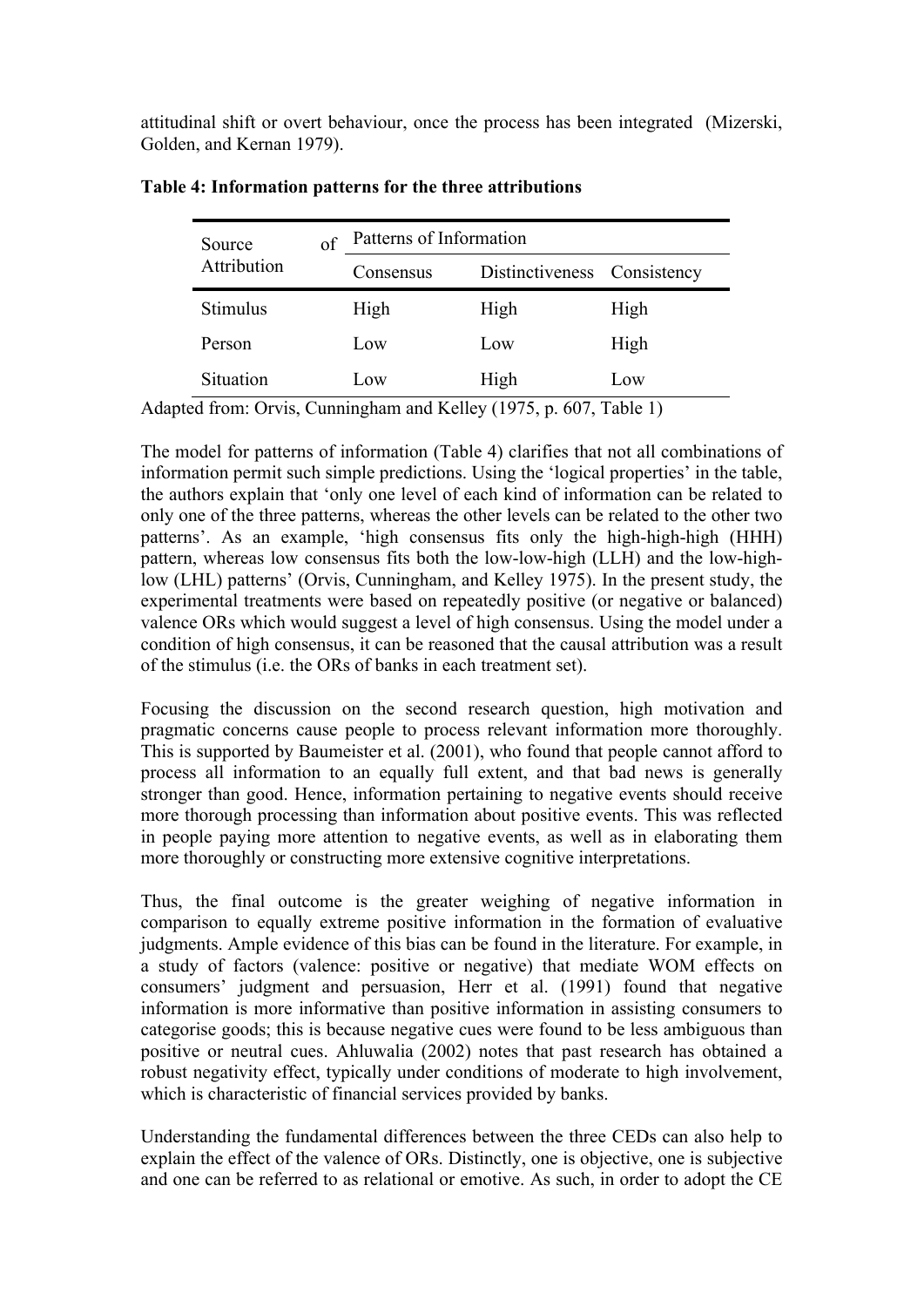approach, a firm will need to make their own assessment of which of the three CEDs is most important to their specific business situation, and adjust their tactical marketing actions accordingly. For the stimulus in this study, specifically identified messages were selected because they contained a relatively equal balance of appeal corresponding to each of the three CEDs within each single OR. This was done with the goal of measuring the relative importance of each of the CEDs. Outside the experimental environment, the content of ORs will not be so carefully specified.

Addressing the third research question, BT was unexpectedly found to have a negative relationship with the CEDs. Trust is a principle aspect of any relationship and the level of its existence is a testament to the strength of such a relationship. As such, other explanations for the results need to be explored in order to understand the negative relationship, as this remains unexplained. One possible explanation of the findings could be that BT as a factor is not directly related to the change scores for each of the three CEDs. Surprisingly, based upon the SEM analysis of data collected for this study, no significant relationship was found between CE and BT. This is contrary to the related current literature.

In this study, the dependent variable was a longer-term measure compared with the nearer-term outcome of willingness to buy. Trust is not static. Lewicki et al. (2006) report that the literature portrays trust as building incrementally over time, in a process where individuals carefully scrutinise all trust-relevant information so as to ensure trusting choices are made. They also note that individuals can quickly withdraw their trust should it be misplaced. Such a long-term outcome as brand trust may prove to be difficult to measure in a cross-sectional study, where the influence of ORs as an input of trust could not adequately be captured in the present operationalisation of the conceptual framework. Temporal issues do play a role in matters of trust and CE as individuals have been shown to change their attitudes and opinions based on new experiences or contextual situations that occur over time.

#### **Conclusion**

A major contribution of this study is the effect that positive and negative ORs have on CE, a relatively longer-term measure of firm performance that puts the consumer first. By adopting a CE approach, the firm can maximise its investment return from its 'marketing assets', thereby improving shareholder value.

# **Limitations**

The findings of this research are limited to the effects of eWOM communication in the form of online reviews published in a textual format on a website. Caution must be exercised when attempting generalisations about the effects of eWOM communication across varying platforms and formats without adequate justification. Another limitation of the work is the fact that the data collected from the quasiexperiment is based on participants' measured responses to stimuli from manipulated treatments, as these can only hypothetically affect their perception of the BT and CEDs, thus forming the basis of their relationship with that specific service provider (bank). It would be difficult to substantiate the external validity of the findings in a real-life setting where participants' reactions may differ from that of the quasiexperimental environment.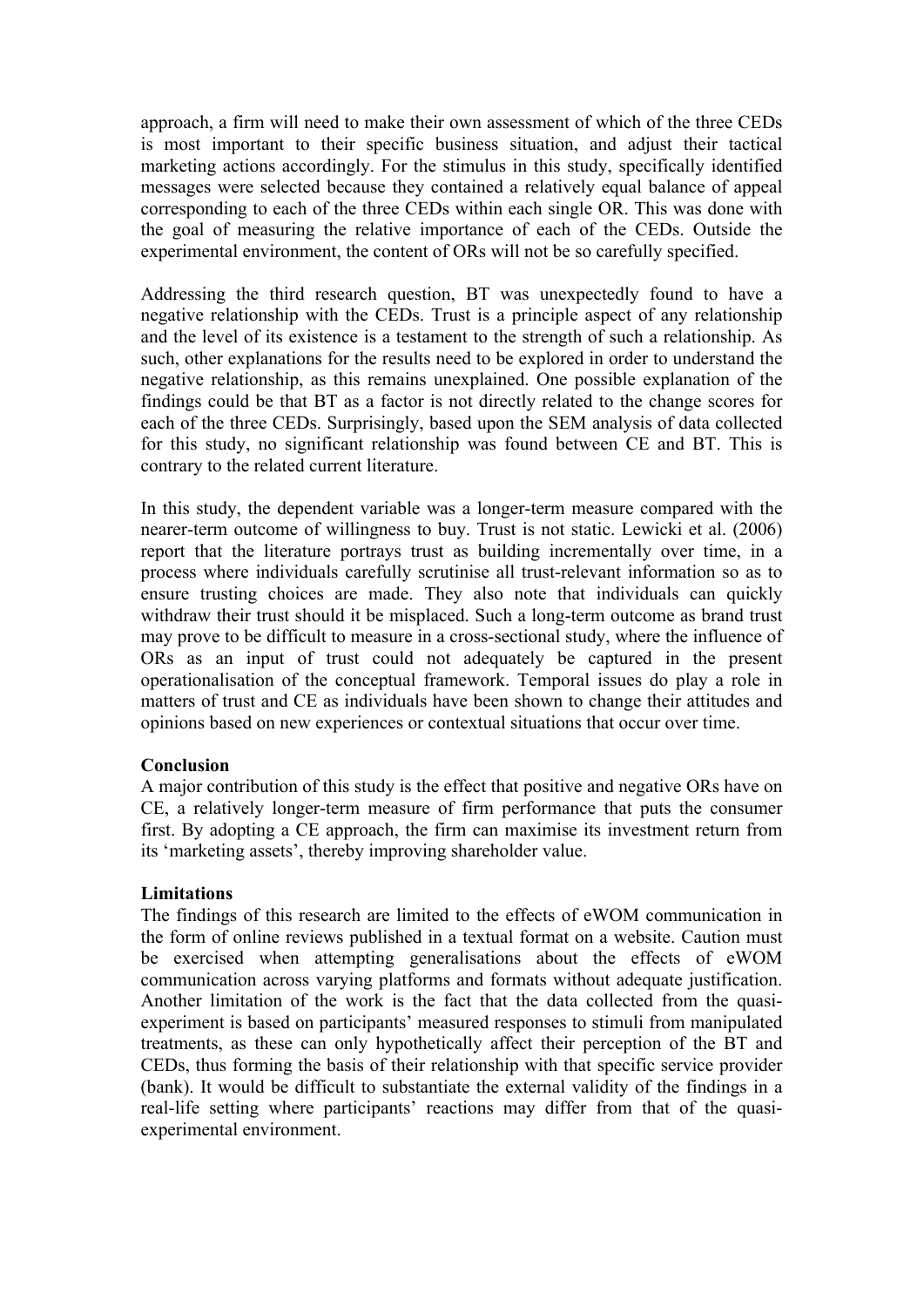### **References**

Ahluwalia, R. (2002). How prevalent is the negativity effect in consumer environments? *Journal of Consumer Research* 29 (2), 270-279.

Baumeister, R., Bratslavsky, E., Finkenauer, C. & Vohs, K. (2001). Bad is stronger than good. *Review of General Psychology* 5 (4), 323-270.

Berger, J., Sorensen, A. & Rasmusssen, S (2010) Positive Effects of Negative Publicity: When Negative Reviews Increase Sales, *Marketing Science*, 29 (5), 815- 827

Bick, G. (2009). Increasing shareholder value through building customer and brand equity. *Journal of Marketing Management* 25 (1/2),117-141.

Burton, J., & Khammash, M. (2010). Why do people read reviews posted on consumer-opinion portals? *Journal of Marketing Management,* 26 (3/4), 230-55.

Chaudhuri, A. & Holbrook, M. (2001). The chain of effects from brand trust and brand affect to brand performance: the role of brand loyalty. *Journal of Marketing* 65 (2), 81-93.

Chen, Y. & Xie. J. (2008). Online consumer review: word-of-mouth as a new element of marketing communication mix. *Management Science* 54 (3), 477-491.

Cheng, V., Rhodes, J. & Lok, P. (2013). The mediating effect of brand trust on online reviews and willingness to buy. *Journal of e-commerce and organizations* 11 (1), 22- 42.

Cheung, C. & Thadani. D. (2012). The impact of electronic word-of-mouth communication: a literature analysis and integrative model. *Decision Support Systems* 54 (1),461-470.

Delgado-Ballester, E. (2004). Applicability of a brand trust scale across product categories: A multigroup invariance analysis. *European Journal of Marketing,* 38 (5/6),573 - 592.

Delgado-Ballester, E. & Munuera-Alemán, J. (2001). Brand trust in the context of consumer loyalty. *European Journal of Marketing* 35 (11/12),1238-1258.

Delgado-Ballester, E., Munuera-Alemán, J. & Yagüe-Guillén, M. (2003). Development and validation of a brand trust scale. *International Journal of Market Research* 45 (1), 35-53.

Dellarocas, C., (2006). Strategic manipulation of Internet opinion forums: implications for consumers and firms. *Management Science* 52 (10),1577-1593.

Edelman. C. (2013). 2013 Edelman Trust Barometer Reports Financial Services is Least Trusted Industry Globally. Retrieved on April 13. 2013 from http://www.edelman.com/news/2013-edelman-trust-barometer-reports-financialservices-is-least-trusted-industry-globally/.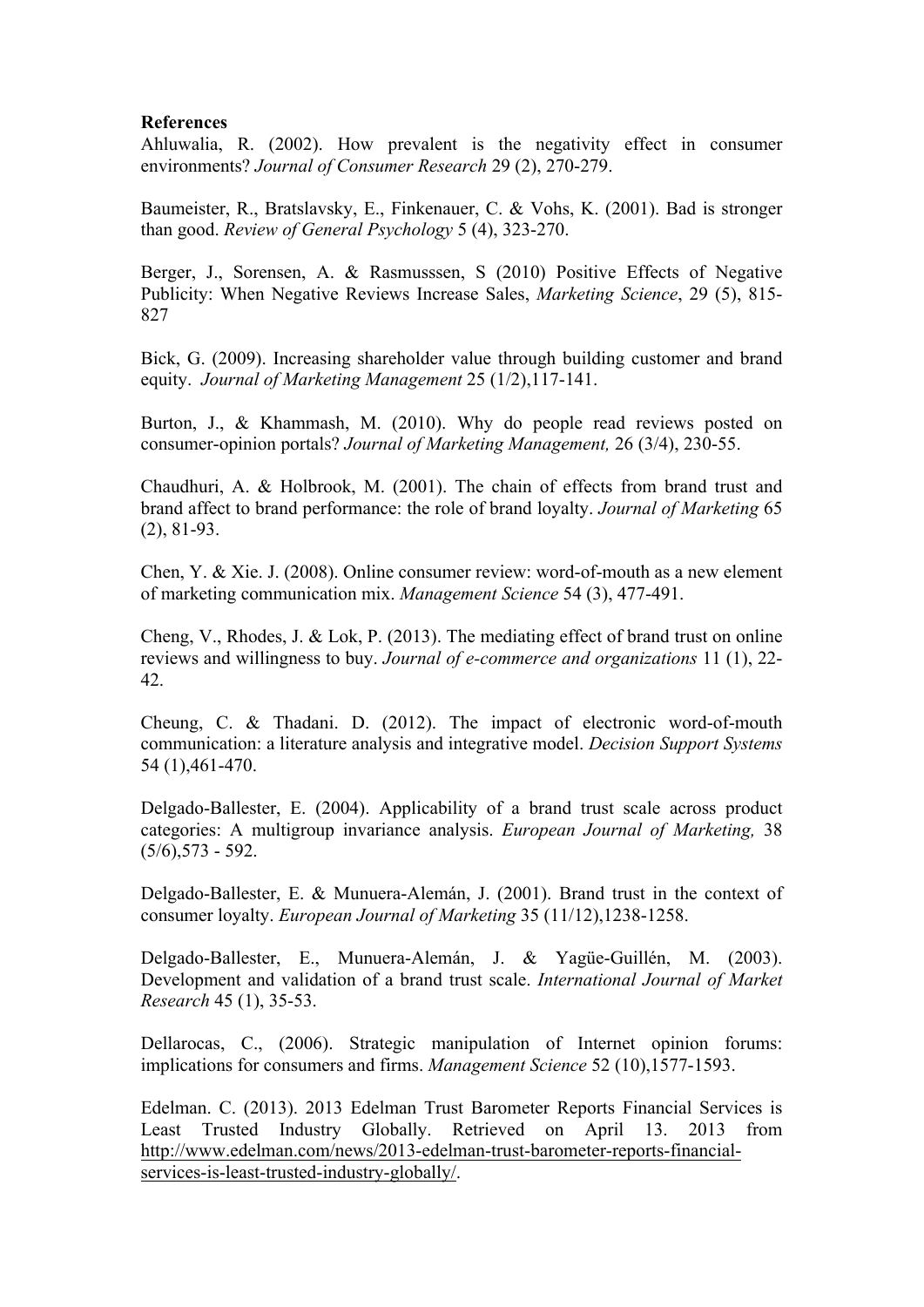Hair, J., Black, W., Babin, B. & Anderson, R. (2010). *Multivariate data analysis*. 7th ed. Upper Saddle River, NJ: Prentice Hall.

Hennig-Thurau, T., Gwinner, K., Walsh, G. & Gremler, D. (2004). Electronic wordof-mouth via consumer-opinion platforms: what motivates consumers to articulate themselves on the internet? *Journal of Interactive Marketing* 18 (1),38-52.

Hennig-Thurau, T., Malthouse, E., Friege, C., Gensler, S., Lobschat, L., Rangaswamy, A. & Skiera, B. (2010). The impact of new media on customer relationships. *Journal of Service Research* 13 (3),311-330.

Hennig-Thurau, T. & Walsh, G. (2003). Electronic word-of-mouth: motives for and consequences of reading customer articulations on the internet. *International Journal of Electronic Commerce* 8 (2), 51-74.

Herr, P., Kardes, F. & Kim, J. (1991). Effects of word-of-mouth and product-attribute information on persuasion: an accessibility-diagnosticity perspective. *Journal of Consumer Research* 17 (4),454-462.

Hu, N., Koh, N. & Liu. L, (2012). Manipulation of online reviews: an analysis of ratings, readability, and sentiments. *Decision Support Systems,* 52 (3), 674-684.

Kantsperger, R., & Kunz. W. (2010). Consumer trust in service companies: a multiple mediating analysis. *Managing Service Quality,* 20 (1),4-25.

Kelley, H. (1973). The processes of causal attribution.*. American Psychologist* 28 (2),107-128.

Kelley, H. & Michela, J. (1980). Attribution theory and research. *Annual Review of Psychology* 31 (1),457-501.

Kim, J. & Gupta, P., (2012). Emotional expressions in online user reviews: how they influence consumers' product evaluations. *Journal of Business Research* 65 (7),985- 992.

Kumar, V & George, M. (2007). Measuring and maximizing customer equity: a critical analysis.*. Journal of the Academy of Marketing Science* 35 (2),157-171.

Kumar, V., & Shah. D. (2009). Expanding the role of marketing: from customer equity to market capitalization. *Journal of Marketing* 73 (6),119-136.

Langdridge, D. (2007). The fundamental attribution error. In *Critical readings in social psychology*, edited by D. Langdridge & S. Talylor, 75-102. Maidenhead: Mcgraw-Hill.

Lantieri, T.,& Chiagouris, L. (2009). Brand trust in an age without trust: expert opinions. *Journal of Consumer Marketing* 26 (2),78-86.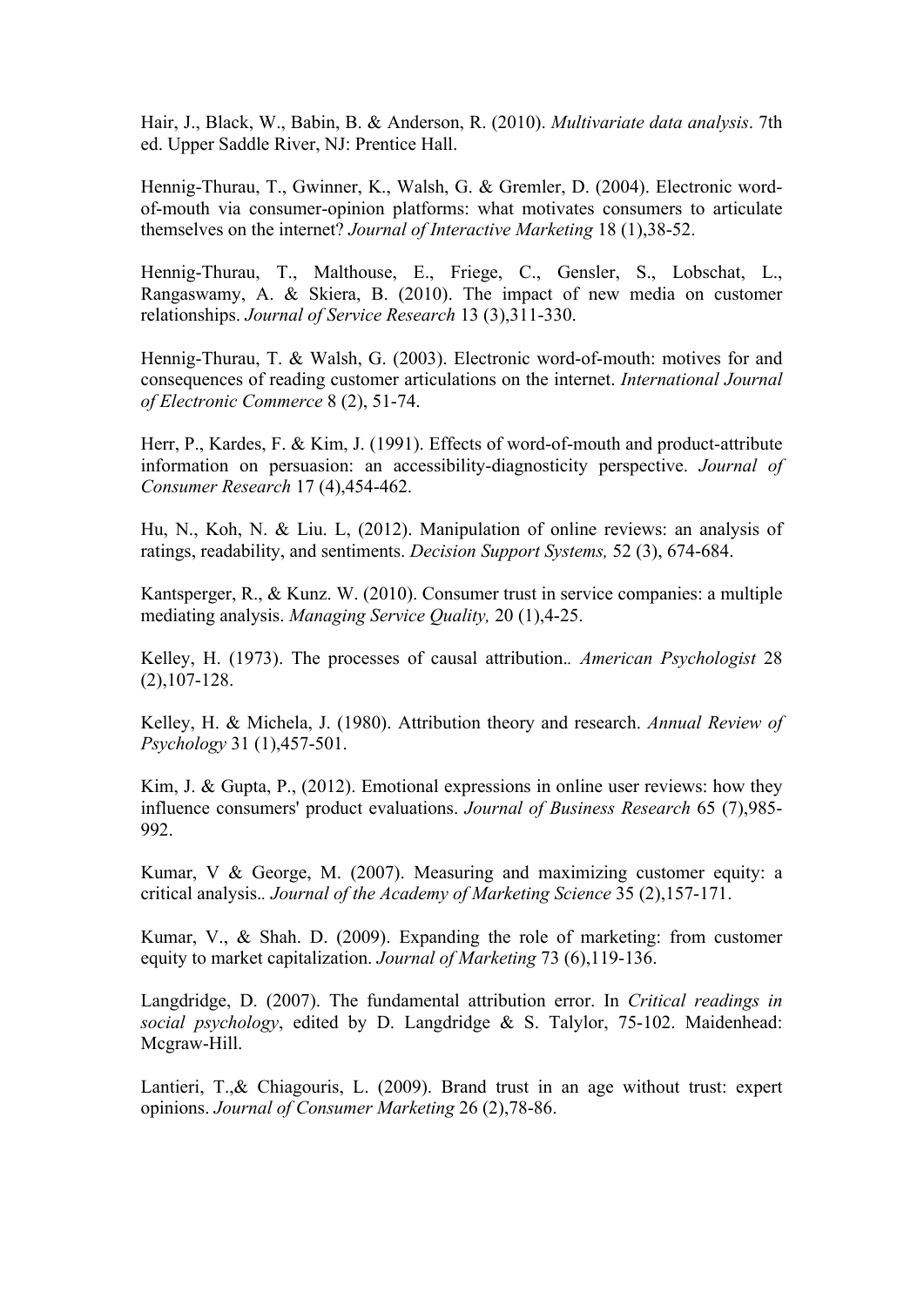Lee, H. & Yoon, J-M. (2012). Consumer perceptions of online consumer product and service reviews. Focusing on information processing confidence and susceptibility to peer influence. *Journal of Research in Interactive Marketing* 6 (2),110-132.

Lemon, K., Rust, R. & Zeithaml, V. (2001). What drives customer equity?*. Marketing Management* 10 (1),20-25.

Lewicki, R., Tomlinson, E. & Gillespie, N. (2006). Models of interpersonal trust development: theoretical approaches, empirical evidence, and future directions. *Journal of Management* 32 (6),991-1022.

Ludwig, S., Ruyter, K., Friedman, M., Brüggen, E., Wetzels, M. & Pfann, G. (2013). More than words: the influence of affective content and linguistic style matches in online reviews on conversion rates. *Journal of Marketing* 77 (1),87-103.

Luo, Xueming. (2009). Quantifying the long-term impact of negative word of mouth on cash flows and stock prices.*. Marketing Science* 28 (1),148-165.

Mizerski, R. (1982). An attribution explanation of the disproportionate influence of unfavorable information. *Journal of Consumer Research* 9 (3),301-310.

Mizerski, R., Golden, L. & Kernan, J. (1979). The attribution process in consumer decision making.*. Journal of Consumer Research* 6 (2),123-140.

Mizerski, R. & Green, S. (1978). An investigation into the causal links between attribution schema and decision-making. *Advances in Consumer Research* 5 (1),126- 130.

Morgan, R. & Hunt, S. (1994). The commitment-trust theory of relationship marketing. *Journal of Marketing* 58 (3),20-38.

Mudambi, S. & Schuff, D. (2010). What makes a helpful online review? a study of customer reviews on amazon.com. *MIS Quarterly* 34 (1),185-200.

Orvis, B., Cunningham, J, &. Kelley, H. (1975). A closer examination of causal inference: the roles of consensus, distinctiveness, and consistency information. *Journal of Personality and Social Psychology* 32 (4),605-616.

Rust, R.., Lemon, K, & Zeithaml, V. (2004). Return on marketing: using customer equity to focus marketing strategy. *Journal of Marketing* 68 (1),109-127.

Schindler, R, & Bickart, B. (2005). Published word of mouth: referable, consumergenerated information on the internet. In *Online Consumer Psychology: Understanding and Influencing Consumer Behavior in the Virtual World*, edited by K. A. Machleit & R. Yalch, 576. Routledge.

Sher, P. & Lee, S. (2009). Consumer skepticism and online reviews: an elaboration likelihood model perspective.*. Social Behavior and Personality* 37 (1),137-143.